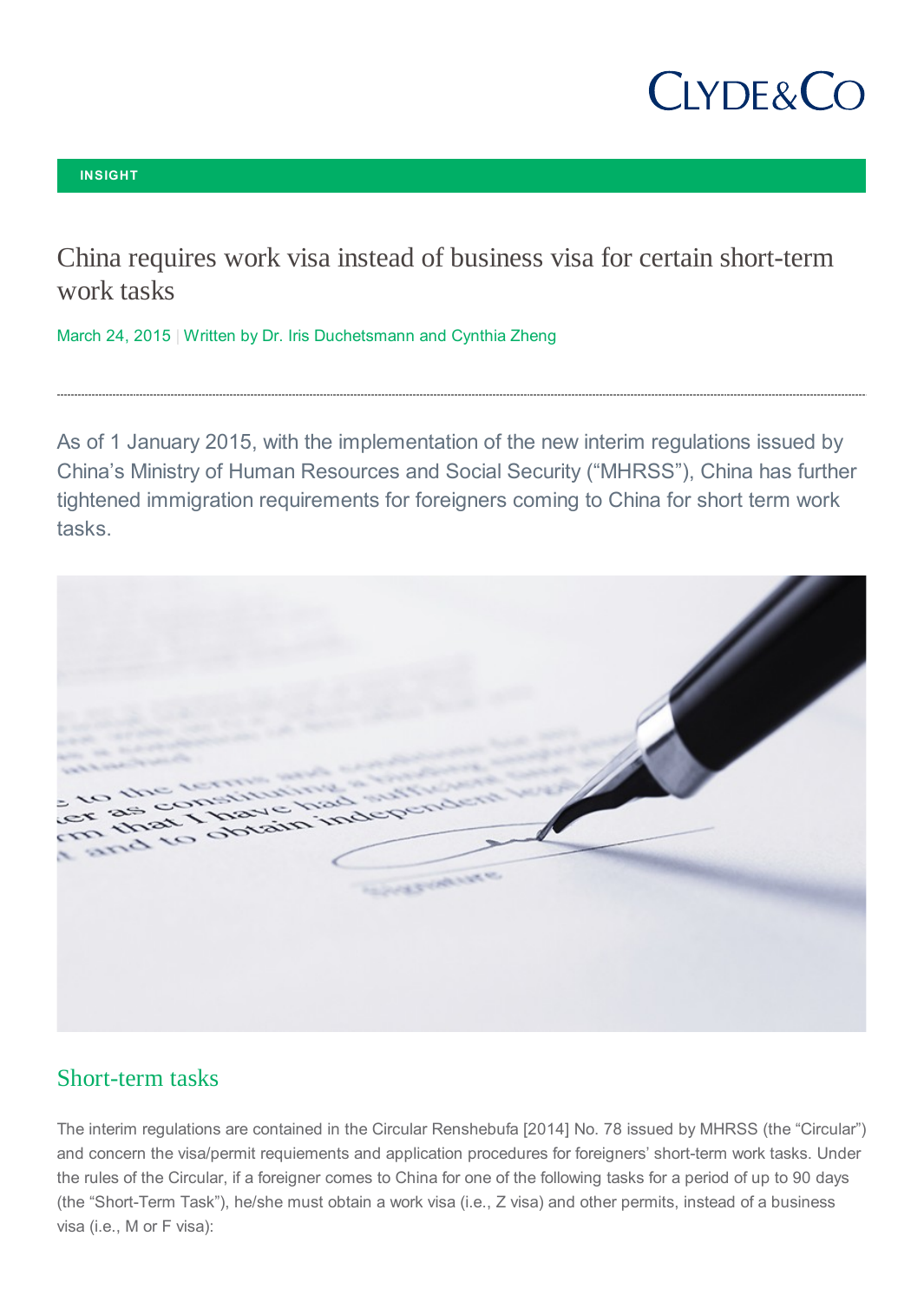- **Performing tasks including those involving technology, scientific research, management and general guidance** with a China business partner;
- Conducting training or trials at a Chinese sports institution (this applies to both coaches and athletes);
- Filming (including advertisements and documentary films);  $\mathcal{L}_{\mathcal{A}}$
- Performing in fashion shows (including car exhibitions, photo shoots, etc.);
- Participating in foreign-related commercial practices; and
- Other tasks as identified by MHRSS.

The visa and permit application procedures for the above situations are summarized as follows:

**Step 1:** Applying for an employment license and work certificate in China **Step 2:** Applying for a visa invitation letter in China **Step 3:** Applying for a work visa (Z visa) through a Chinese embassy/consulate **Step 4:** Applying for a residence permit (if staying in China for a period exceeding 30 days but no more than 90

days).

In respect of the above Step 1 and 2, the China partner (e.g., the business partner, the institution, the event organizer) will have to submit the application. The above procedures are estimated to easily take one month to complete.

If a foreigner stays in China to perform a Short-term Task for a period of more than 90 days after a respective entry, depending on the specific tasks to be performed, he/she must obtain different permits through a more complex process.

The Circular does not consider the following tasks to fall under the definition of a Short-term Task and an M or F visa is sufficient, provided that the recipient does not stay in China for a period of more than 90 days after each respective entry:

- **Peroviding maintenance, installation, commissioning, disassembly, guidance or training services related to the** purchase of machines and equipment;
- quiding, supervising and inspecting a Chinese project won through bidding;
- **P** performing short-term work at a Chinese branch, subsidiary or representative office established by a foreign company;
- **Participating in sports competitions (This applies to athletes, coaches, doctors, assistants and other related** personnel. However, such competitions does not include those which require a participant to have a registration card issued following approval of the compentent Chiense authorities in accordance with requirements issued by the relevant international sports orgnization);
- $\blacksquare$  performing work as a volunteer without pay or where payment is made by a foreign entity;
- **P** participating in commercial performances which are not identified by the competent cultural authority as "foreign-related commercial performances".

If, however, a foreigner comes to China to perform an above mentioned task and stays in China for more than 90 days, an M or F visa will not be sufficient and depending on the specific tasks to be performed he/she must obtain different permits through a more complex process.

#### Similar stories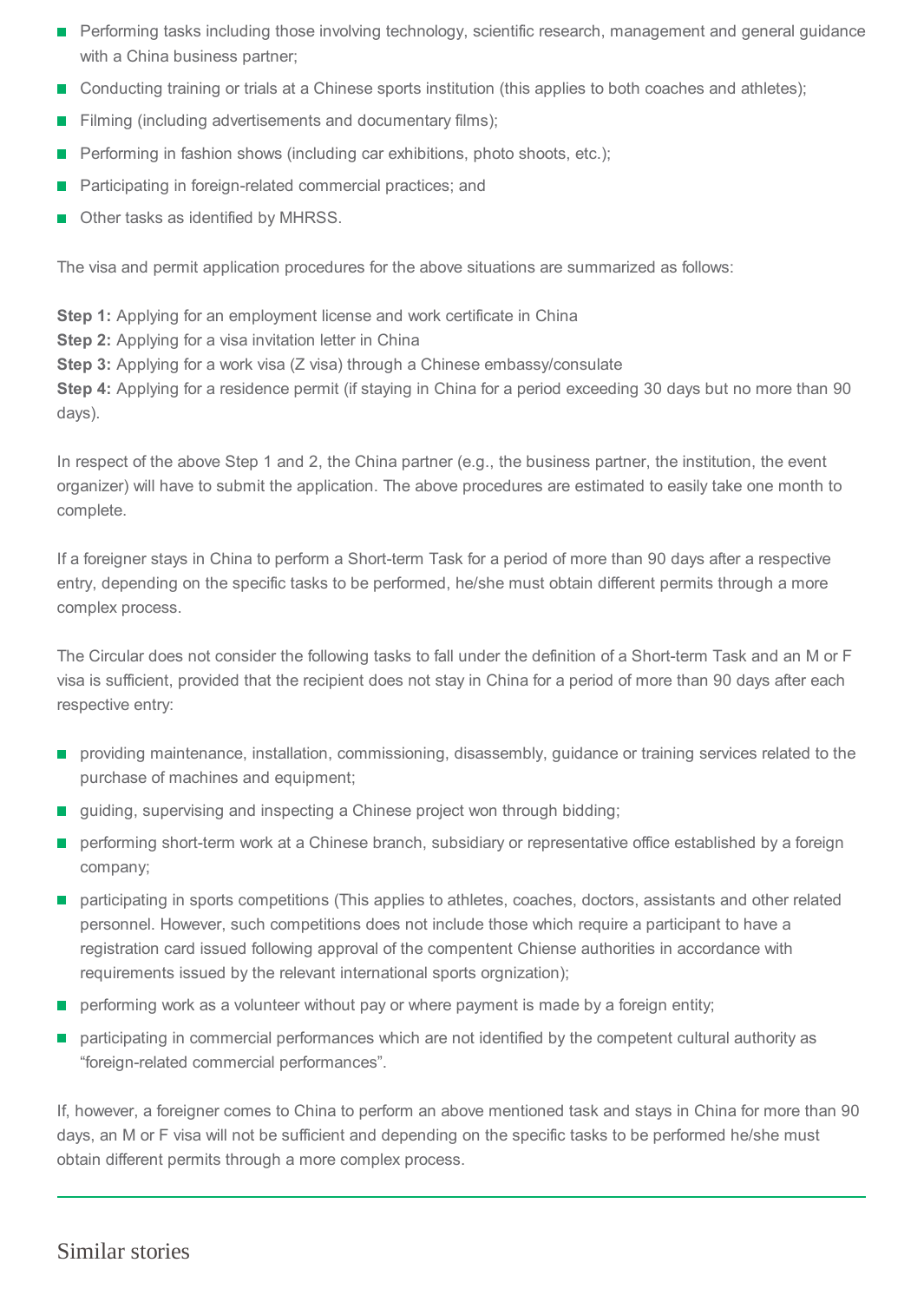

03 APRIL, 2014 China implements further restrictions on labour dispatch practice



24 MARCH, 2015 MOHRSS called for public comments on the draft Rules of Mass Dismissal



24 MARCH, 2015

Beijing issued meeting minutes to clarify its 2014 opinion concerning…



24 MARCH, 2015 Shanghai clarifies labour dispatch rules



24 MARCH, 2015

Preparation for annual individual income tax declaration for 2014 in PRC



20 NOVEMBER, 2014 Solar Energy in South East Asia: recent developments and regulatory landscape